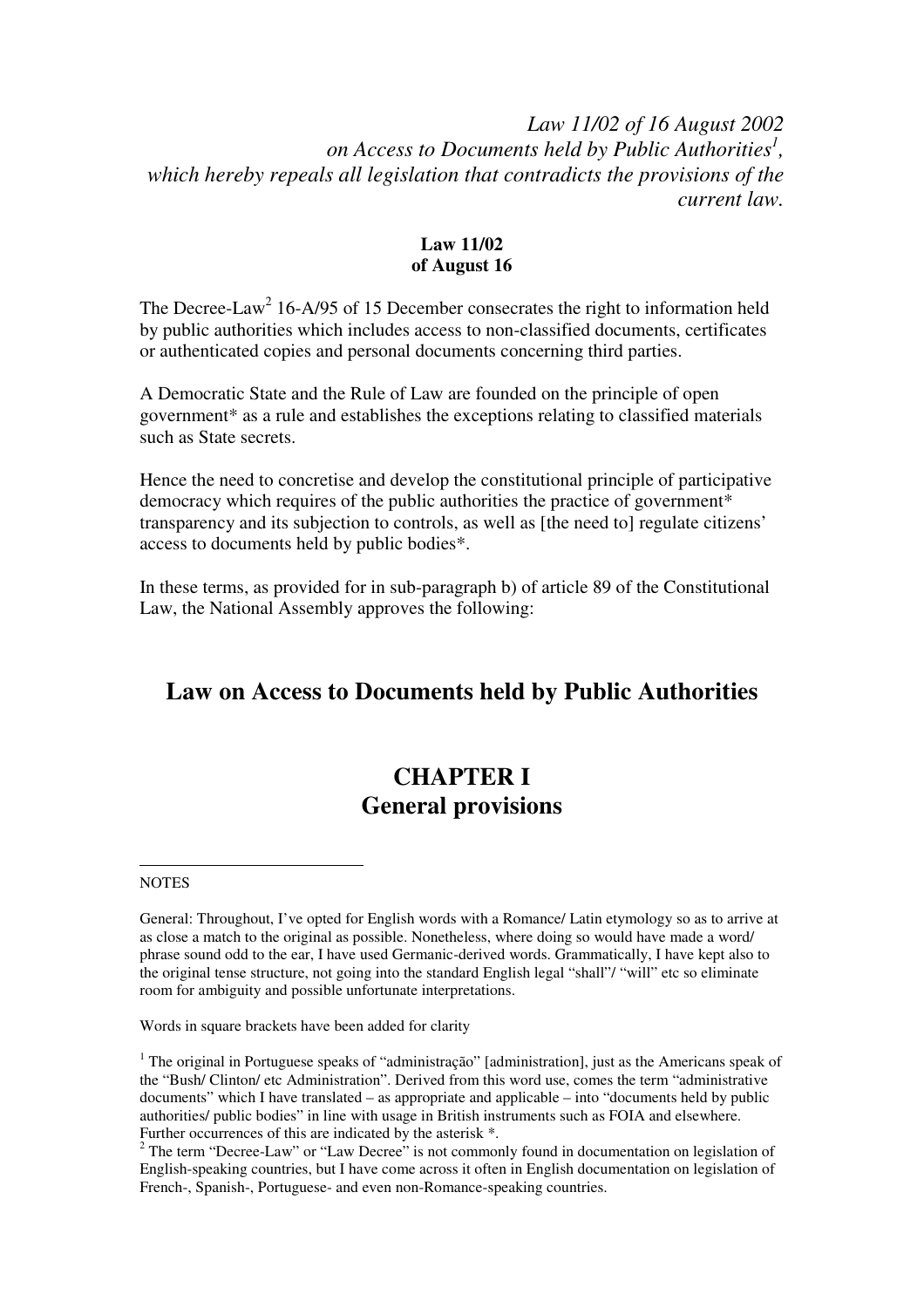#### Article 1

#### (Open government\*)

Access to documents held by public bodies by those interested is guaranteed by public authorities according to the principles of publication, transparency, equality, justice, impartiality, collaboration, participation, pursuance of public interest and respect for the legally protected rights and interests<sup>3</sup>.

#### Article 2 (Purpose)

## 1. This law regulates access to documents in relation to the activities of the entities mentioned in Article 3.

2. The procedure for the exercise by the citizens of their right to be informed by Public Authorities of progress in proceedings in which they have a direct interest, as well as their right to be informed of the final decisions taken thereupon, is covered by separate legislation.

# Article 3

#### (Scope)

The documents referred to in the next article are documents that originate or are held by institutions of the State that have government functions and bodies of public institutions as well as statutory societies and other entities that exercise public authority in terms of the law.

### Article 4

#### (Definitions)

1. For the purposes of this law, will be deemed to be:

 $\overline{a}$ 

a) administrative documents: any information media, be it print, audio, visual or digital, or any records of another nature, produced or held directly, indirectly or autonomously by public bodies, to wit, case files, reports, studies, opinion pieces, minutes, official records, circulars, ministerial memoranda, internal orders, internal

Article 18, 4. "All members" replaces "with the exception of the Chair, all members". A further clause then goes on to say that the Chair continues to benefit from his salary and other benefits as a judge. Articles and clauses whose omission I believe weaken the law are:

 $3$  This law is almost identical to the Portuguese one, so where elements that can be considered as 'unfriendly' or possible loopholes have been added/ deleted, I have highlighted this in red. Article 18, 1.c) "President [Speaker] of Parliament" has been replaced with "President"

<sup>[</sup>omitted] g) under Article 19: "contribute towards the clarification of, and dissemination of information about, the different forms of access to documents held by public authorities in accordance with the principle of an open administration.

An article titled "Co-operation of the administration", which said: "It shall be the duty of the members of the staff of public institutions to co-operate with the Commission; otherwise, their disciplinary liability shall be engaged.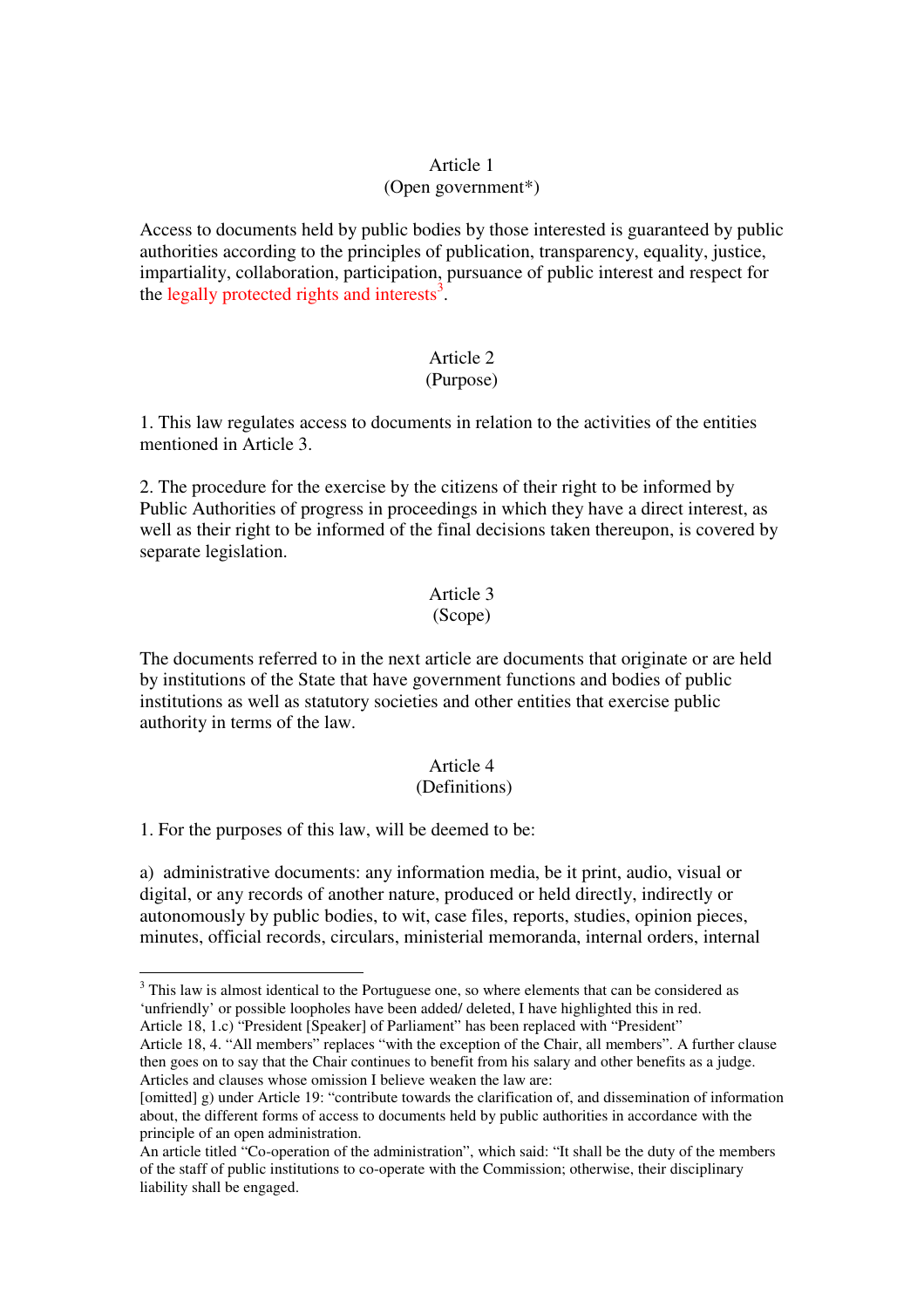normative decisions, instructions and guidelines for the interpretation of the law or setting the framework for an activity, as well as other pieces of information;

b) personal documents\*\*: any information media containing personal data;

c) personal data: information concerning identified or identifiable natural persons, and containing assessments, value judgments or data covered by limitations on the respect for private life.

2. For the purposes of this law, the following shall *not* be deemed to be documents held by public bodies:

a) personal annotations and other notes, sketches or other records of a similar nature;

b) documents whose production does not arise from the activities of public bodies, in particular documents with reference to meetings of the Council of Ministers [Cabinet] as well as the preparation of such meetings.

#### Article 5 (Internal and external security)

1. Documents containing information such that knowledge thereof is considered likely to pose a threat or to cause harm to the State's internal or external security shall be subject to access interdiction or access under authorisation for a period of time [no longer than] strictly necessary and in accordance with classification in terms of specific legislation.

 2. The documents to which the preceding paragraph applies can be freely consulted, in terms of the present law, once they have been declassified or once the period of time provided for their classification has expired.

#### Article 6 (In camera proceedings)

Access to documents concerning in camera proceedings is regulated by separate legislation.

# **CHAPTER II Right of access**

#### Article 7 (Right of access)

1. Everyone shall have the right to information through access to non-personal\*\* documents held by public bodies.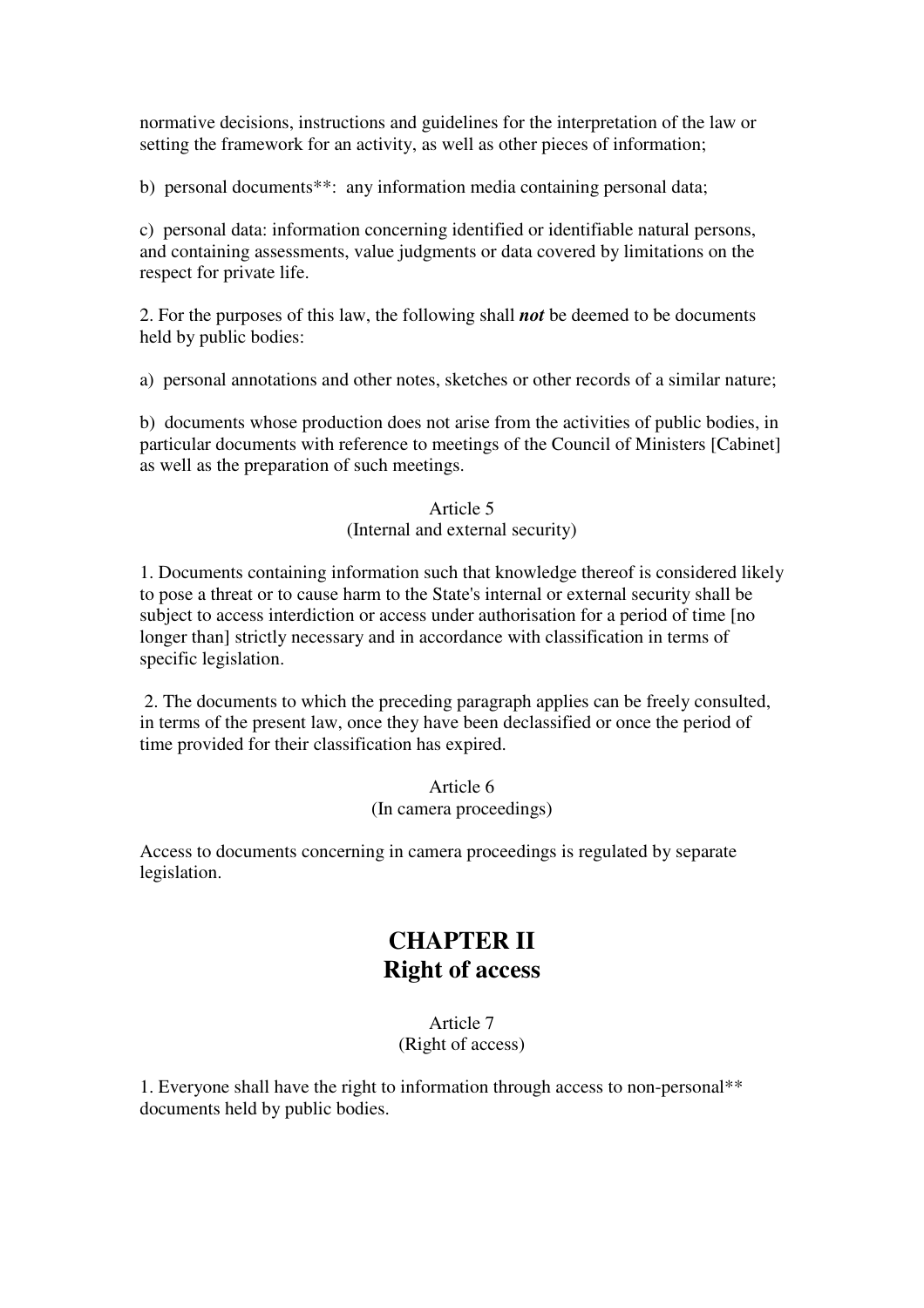2. The right of access to personal\*\* documents is restricted to the person to whom the personal data refers and to third parties who can demonstrate direct and personal interest, in terms of the next article.

3. The right of access to documents held by public bodies includes not only the right to obtain reproductions thereof, but also the right to be informed of the existence and the contents thereof.

4. Where documents held by public bodies are kept in archives, this shall not at any time hinder the exercise of the right of access to such documents.

5. Access to documents that form part of unfinished court proceedings or to documents produced in the preparation of a court ruling shall be deferred until the ruling has been taken, the proceedings have been shelved or a year after they were first produced.

6. Access to inquests and inquiries shall be permitted only after the expiry of the period for possible disciplinary proceedings.

7. Access to documents within the domain of notaries or public registers, documents on an individual's civilian identity and criminal records, documents concerning automatically processed personal data, as well as documents kept in historical archives is governed by separate legislation.

#### Article 8

(Access to personal documents)<sup>4</sup>

1. The right to access personal data contained in documents held by public bodies\* is exercised with the necessary adaptations in terms of the law applicable to the authorised handling of personal data.

2. Information of a medical nature is communicated to the applicant only through a medical intermediary elected by the applicant.

3. Access by third parties to personal data can further be authorised in the following cases:

a) by means of a written authorisation from the person to whom the data applies; b) when communicating personal data has the objective of safeguarding the legitimate interest of the person to whom the data applies should the latter not be in a position to concede authorisation, and once an opinion has been obtained as provided for in the previous number.

4. Documents containing personal data can further be communicated to third parties when, by their nature, it is possible to delete the personal data without having to recreate the documents and without the danger of easy identification.

#### Article 9

 $\overline{a}$ 

 $4$  The Term "documentos nominativos" [nominative documents], meaning 'relating to a name' – i.e. Ben Silver – I've translated as "personal documents". Further occurrences of this are indicated by the double-asterisk \*\*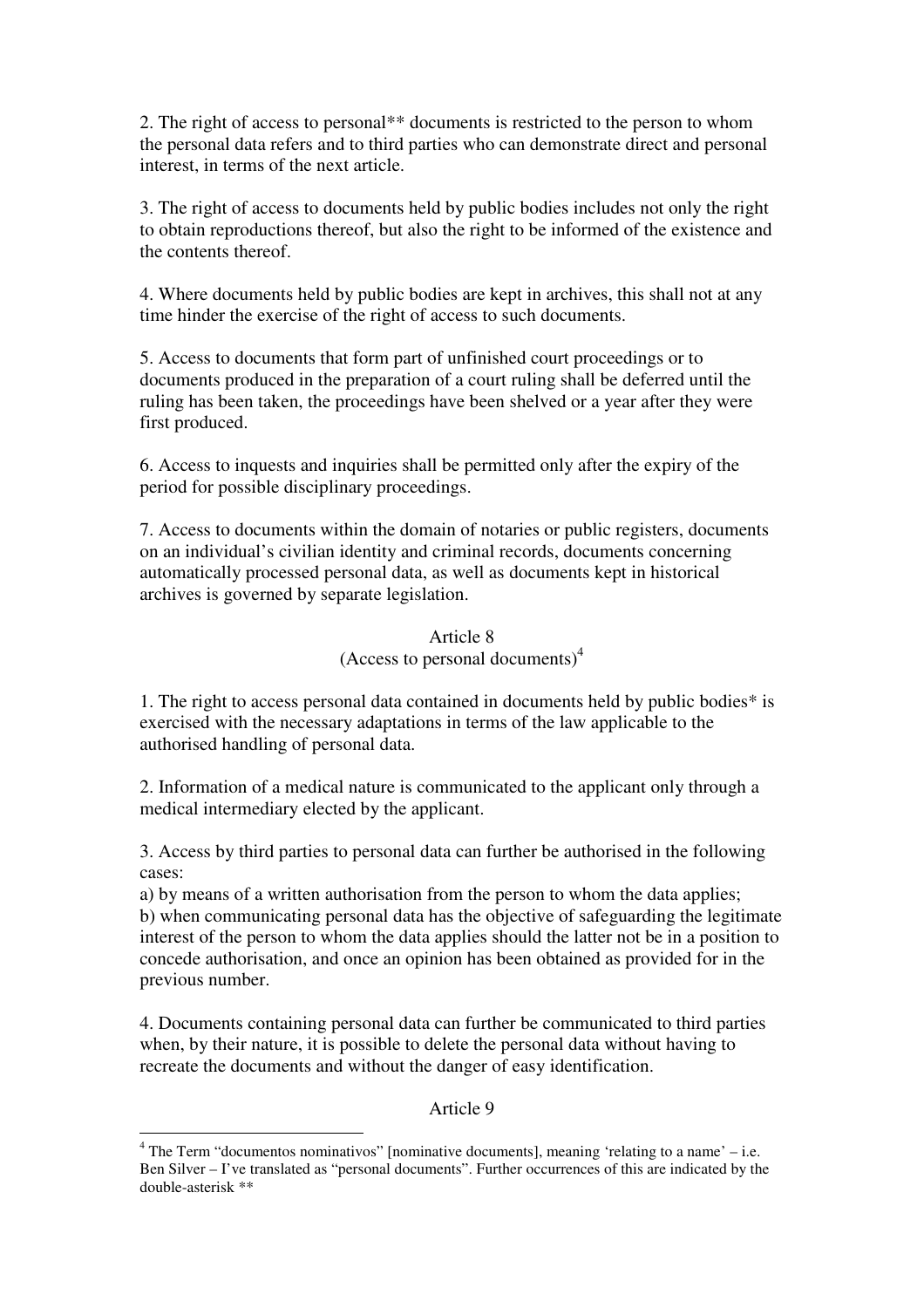#### (Correction of personal data)

1. The right to make corrections, to complete or to delete inaccurate, insufficient or excessive personal data is exercised subject to the provisions of the legislation concerning personal data automatically processed and with the necessary changes.

2. Only the corrected version of personal data can is suitable for use or communication.

#### Article 10 (Illegal use of information)

1. It is forbidden to use information without due respect for copyright, industrial property rights as well as reproduction, dissemination and use of such documents and the information therein contained, which could constitute practices of unfair competition.

2. Personal data communicated to third parties shall not be used for purposes other than those for which access was authorised, and shall otherwise entail liability for losses and damages under the terms laid down in the law.

#### Article 11 (Publication of documents)

1. The public body must publish through adequate means:

a) all the documents, regular internal decisions, circulars and guidelines that fall within the ambit of its scope of activities;

b) the listing of all documents containing an interpretation of legislation or a description of an administrative procedure, with specific mention of the title, subject, date, origin and where the documents may be consulted.

2. Publication and announcement of documents must be made with a frequency of at most six months and in such a way as to encourage regular access by interested parties.

# **CHAPTER III Exercise of the right of access**

#### Article 12 (Modes of access)

1. Access to documents is exercised by means of:

a) free perusal conducted on the premises of the institution where they are kept;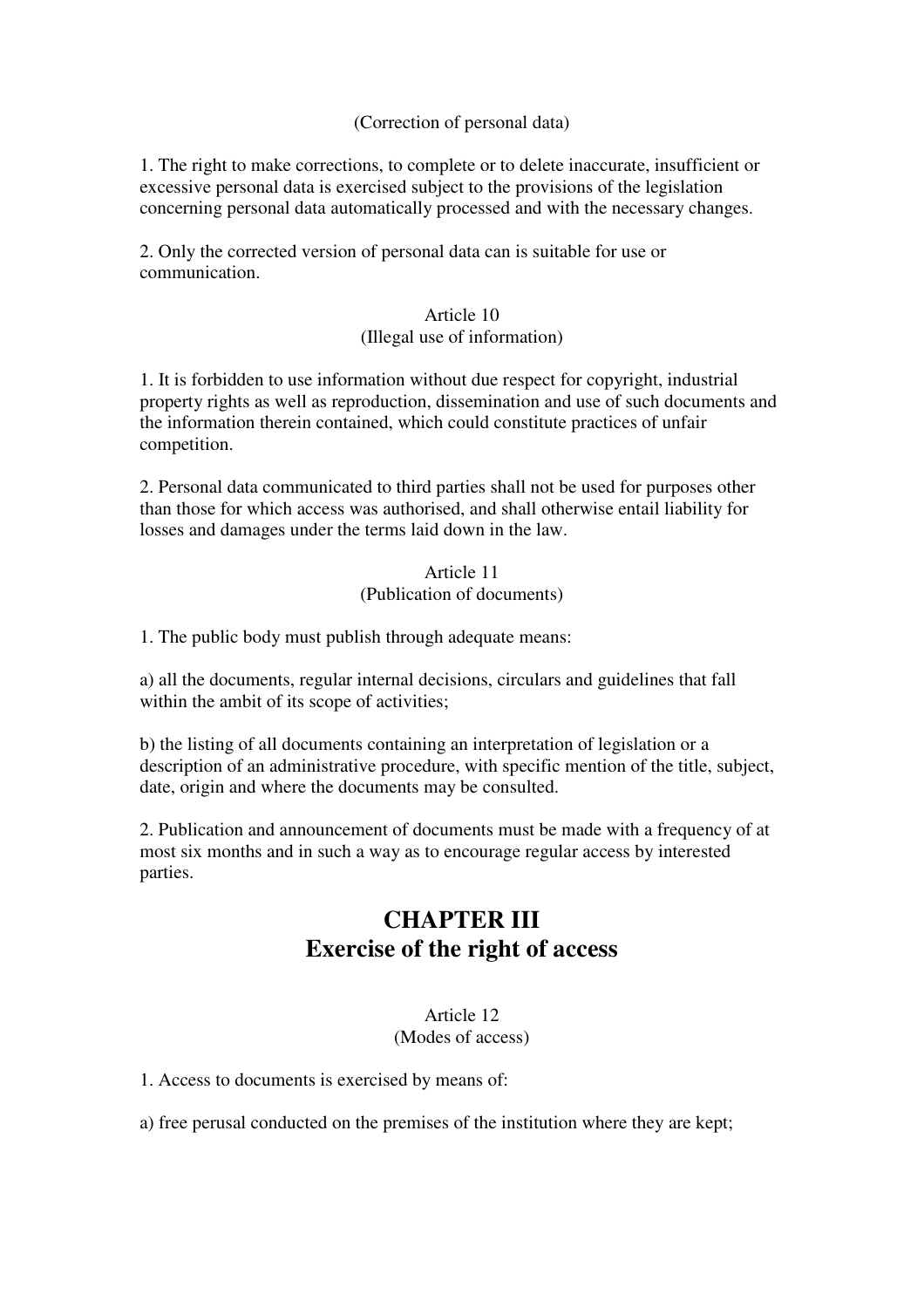b) reproduction by means of photocopy or any other technical means, to wit visual or audio;

c) issuance of certified copies by the public body [where the document is kept].

2. Reproduction pursuant to paragraph 1b) shall be one copy and subject to payment by the applicant of an amount strictly corresponding to the cost of the materials used and the service rendered; such amount to be determined by a decree-law.

3. Documents in digital format shall be transmitted in a way that is intelligible to any person and such so that it constitutes an accurate match of the contents of the file, without detriment to the option provided for in paragraph 1b) of this article.

4. Where there is a risk that reproduction as provided for in paragraph 1b) may cause damage to the documents, the interested person, at his or her expense and under the supervision of the institution, shall be entitled to devise a manual reproduction or reproduction by any other means that does not harm the preservation of the document.

#### Article 13

#### (Manner of request)

Requests for access to documents must be made in writing and contain all references necessary for identifying the document, as well as the name, the address and the signature of the interested person.

#### Article 14

#### (Responsibility for providing access)

In each public authority, institution and statutory society there is an entity responsible for the implementation of the provisions of this law.

#### Article 15 (Reply from public authorities)

1. The entity to whom a request for access to a document is made, must within a period of 10 days:

a) communicate the date, place and manner in which to consult the document, reproduce it, or obtain a certified copy thereof;

b) in terms of the provisions of Article 67 of the procedures for public authorities approved by Decree-Law 16-A/95, of 15 December, give reasons for the complete or partial refusal to grant access to the requested document;

c) notify that the document is not within its possession and, if it knows of its whereabouts, point out the entity that possesses the document, or pass the request on to the latter and so inform the interested party;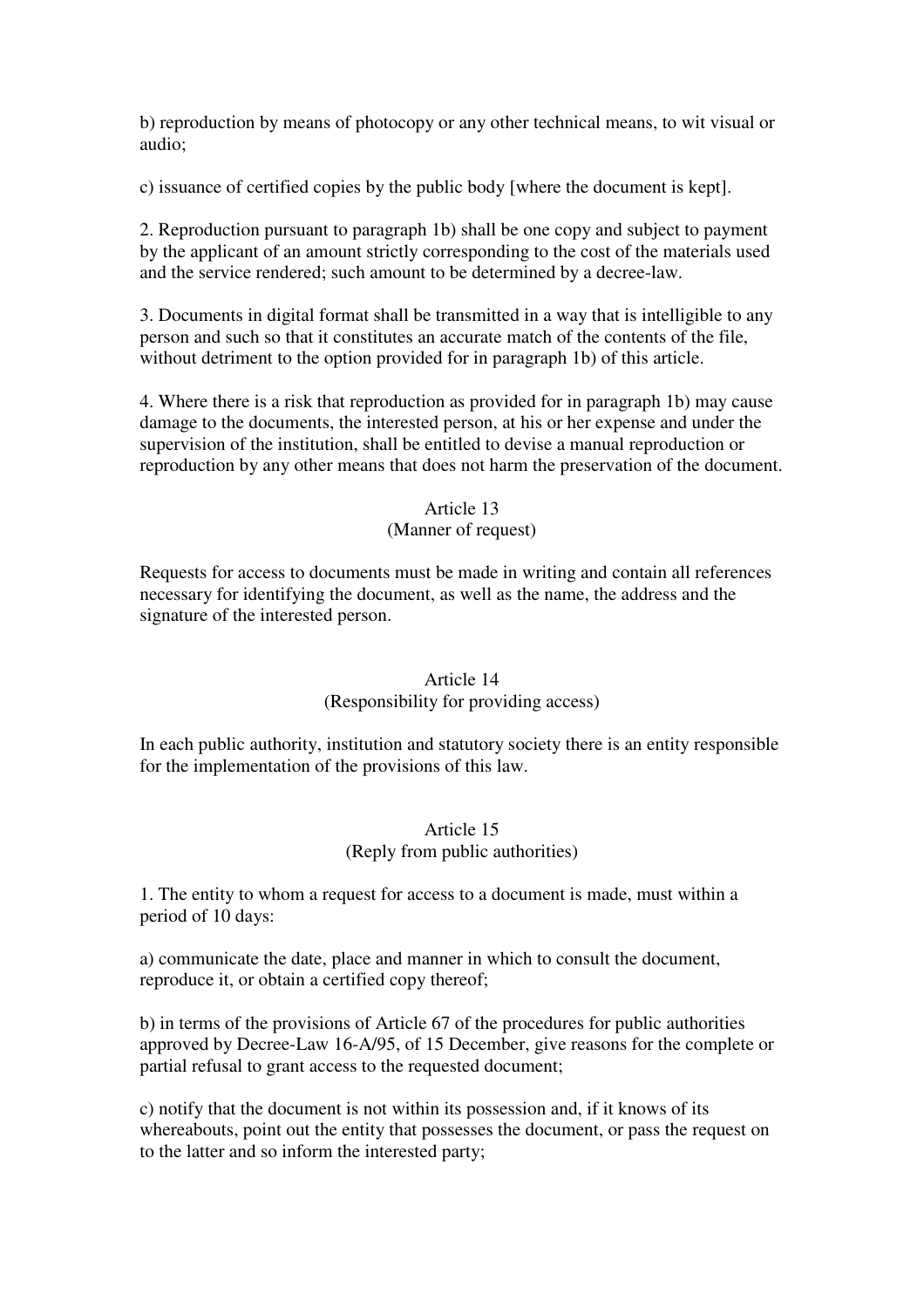#### Article 16

#### (Amicable or adversarial challenge)

The requestor may amicably or adversarially challenge the express or tacit noncompliance or decision restricting the exercise of the right of access.

#### Article 17

#### (Monitoring Commission)

It is the responsibility of the Monitoring Commission to ensure compliance with the provisions of the current law.

#### Article 18 (Composition of the Monitoring Commission)

1. The Monitoring Commission is made up of the following members:

a) a judge from the Chamber of Civil and Administrative  $Law<sup>5</sup>$  nominated by the Judicial High Council, who shall be the Chair;

b) two Members of Parliament elected by the National Assembly, reflecting a multiparty composition;

c) a law professor nominated by the President;

d) two persons of high standing nominated by the government;

e) a lawyer nominated by the Law Society.

 $\overline{a}$ 

2. Any member may at his initiative be replaced by an alternate appointed by the same entity that appointed him or her.

3. The terms of office of members shall be two years, renewable; without prejudice to [the expected] termination when a member ceases to perform the functions which led to his or her appointment.

4. All members may serve their terms over and above their other functions.

5. Rights and benefits of the members are set out in a regulations instrument of the present law.

6. Entities having an interest in matters being discussed at a given session of the commission may have a representative present, without the right to vote.

> Article 19 (Powers)

 $<sup>5</sup>$  In the process of looking up the nature of this institution to arrive at as nearly as possible English</sup> equivalent, I can find no sign of the existence of such a structure, (using web search engines, finding only a single match for this "Civil Chamber" in Brazil).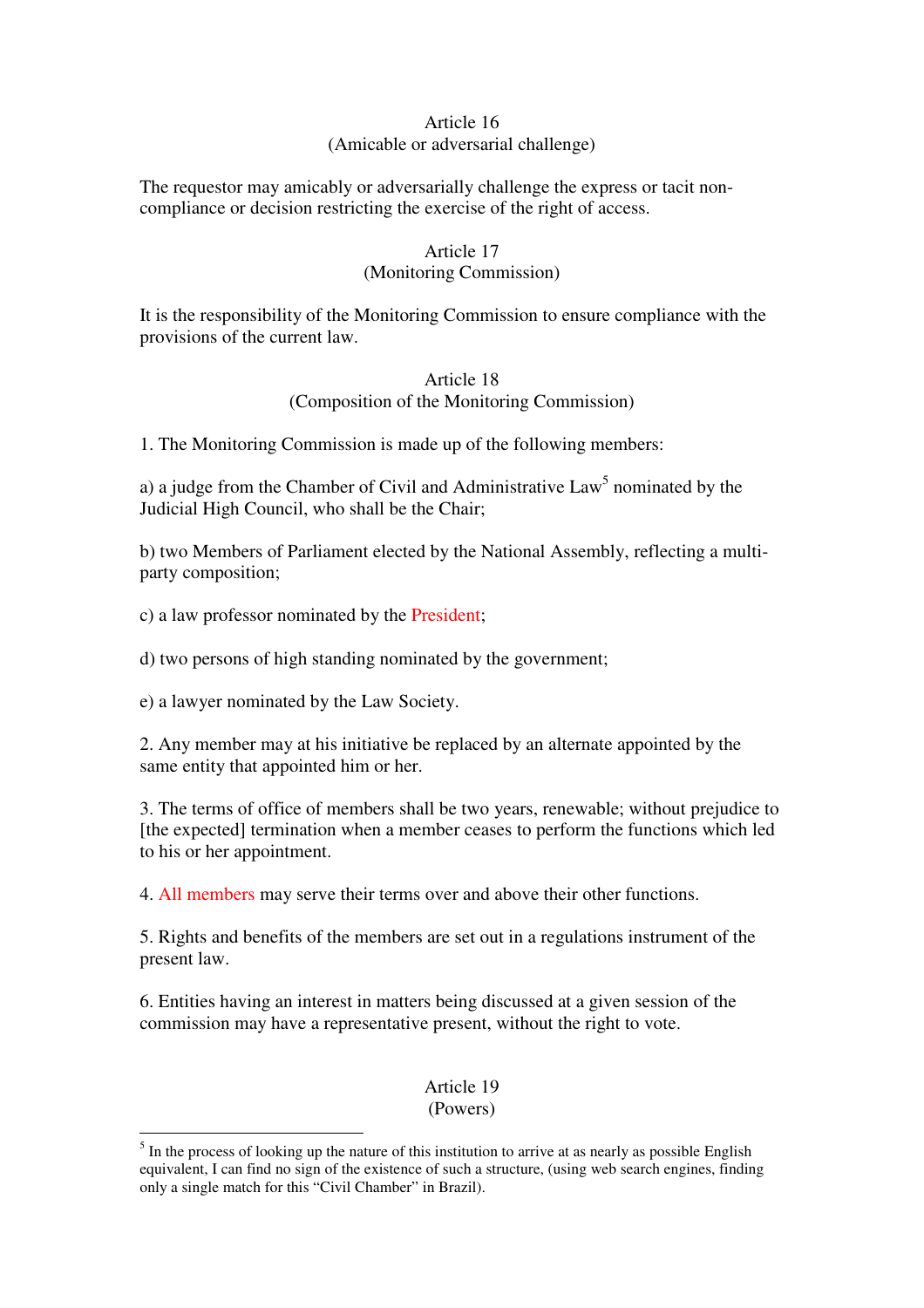It is the responsibility of the Monitoring Commission:

- a) to draft its internal rules;
- b) evaluate all complaints submitted to it by the interested persons;
- c) advise on access to personal documents;
- d) present its position on the system of classification of documents;

e) give opinions on the implementation of this law, as well as on the drafting and implementation of the complementary laws;

f) prepare an annual report on the implementation of this law and on its activity, to be forwarded to the National Assembly and then to the government for publication.<sup>6</sup>

# **CHAPTER IV Final and Temporary Provisions**

#### Article 20 (Putting into Practice)

The present law must be put into practice by the government within a period of 120 days.

### Article 21

#### (Repeal)

All legislation contrary to the provisions of the present law is hereby repealed.

#### Article 22 (Doubts and Omissions)

Doubts and omissions arising from interpretation and implementation of this law will be dealt with by the National Assembly.

#### Article 23 (Entry into effect)

This law takes effect on the date of its publication [in the Government Gazette].

Viewed and approved by the National Assembly, in Luanda, on the  $23<sup>rd</sup>$  of July 2002.

The Acting Speaker of the National Assembly, Julião Mateus Paulo.

Promulgated, on this the 29<sup>th</sup> day of July 2002.

<sup>&</sup>lt;sup>6</sup> As a thought, it might be an idea to try to obtain these annual reports to see how the law has been used/ been put to use.